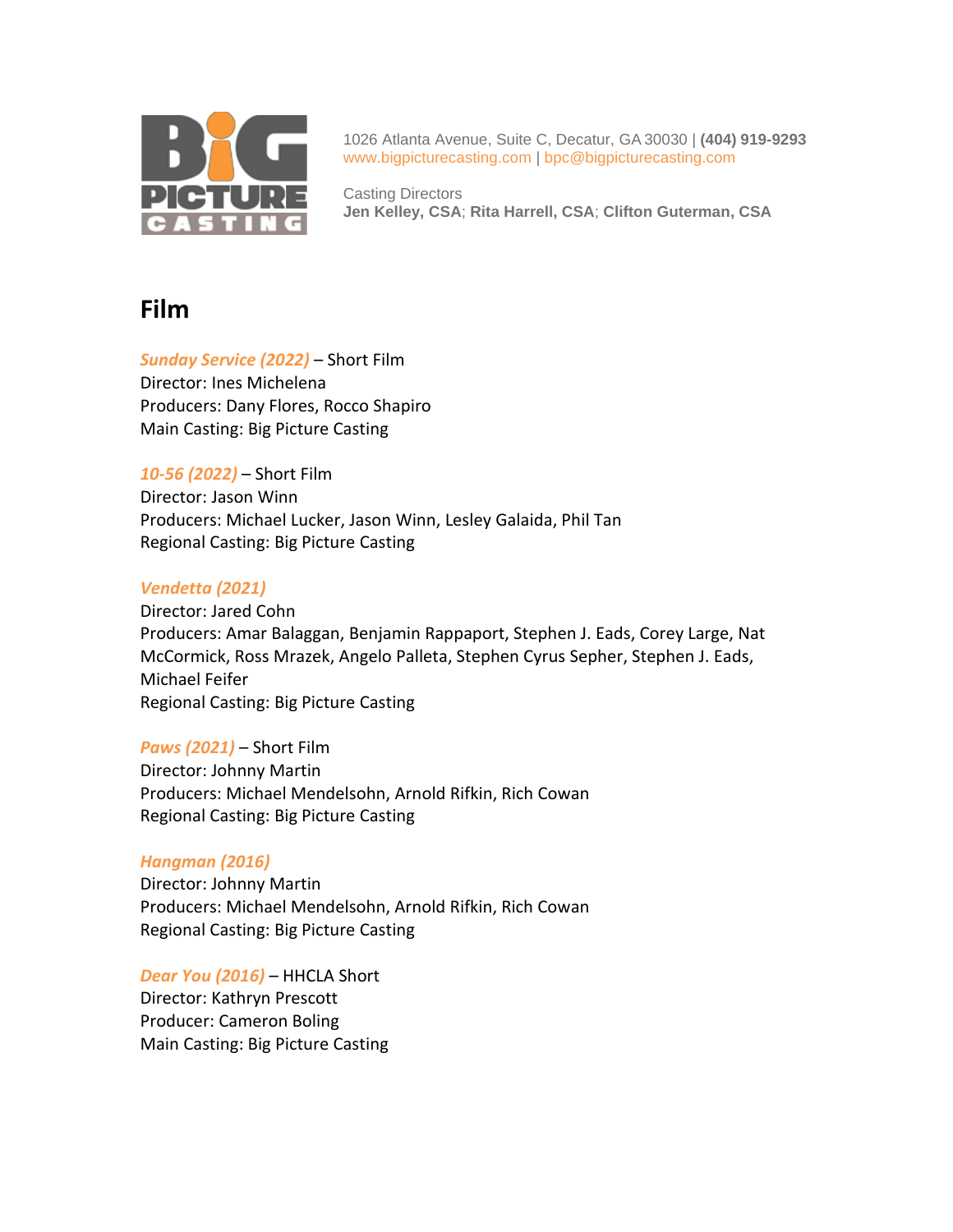# *Virginia Minnesota (2016)*

Director: Daniel Stine Producers: Rushaway Pictures Main Casting: Big Picture Casting

#### *Vengeance: A Love Story (2016)*

Director: Nicolas Cage Producers: Patriot Pictures Local Casting: Big Picture Casting

### *American Made (2015)*

Director: Doug Liman Producers: Imagine Entertainment/Cross Creek Pictures Local Casting: Big Picture Casting

## *Poor Jane (2015)*

Director: Katie Orr Producer: Fake Wood Wallpaper Main Casting: Big Picture Casting

#### *SiREN (2015)*

Director: Gregg Bishop Producers: David Bruckner & Brad Miska Main Casting: Big Picture Casting

#### *Debt (2015)* – Short Film

Director: Adam Dukes Producers: Whisper Productions & Super Chief Productions Main Casting: Big Picture Casting

*The Arbalest (2014)* – Grand Jury Prize Winner at SXSW 2016 Director: Adam Pinney Producer: Fake Wood Wallpaper Main Casting: Big Picture Casting

## *V/H/S 3: "Dante the Great" (2013)*

Director: Gregg Bishop Producer: Stephen Caudill Main Casting: Big Picture Casting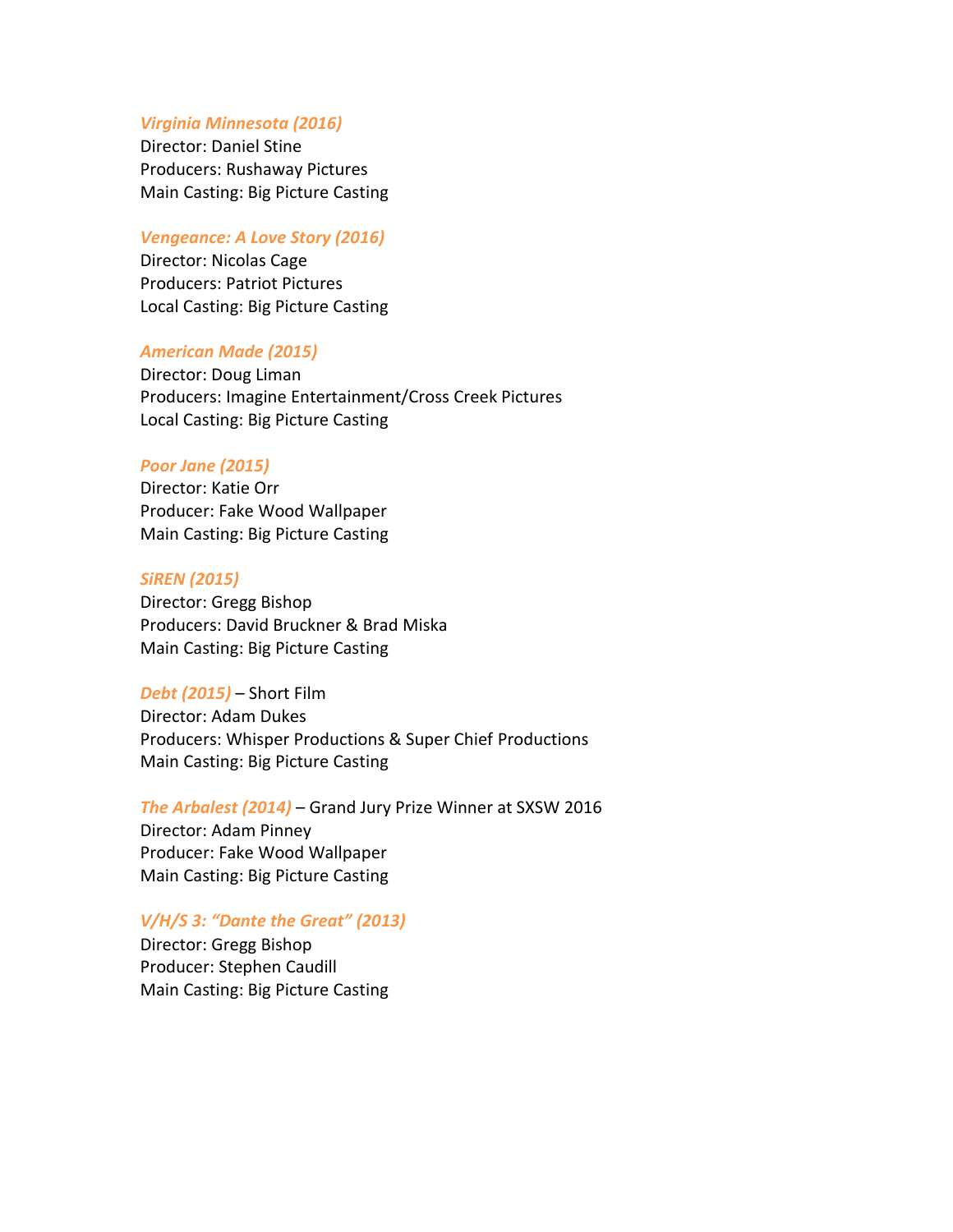#### *Beacon Point (2013)*

Director: Eric Blue Producer: Matt Ackerman, Blue Lantern Films Main Casting: Big Picture Casting

#### *A Merry Friggin' Christmas (2013)*

Director: Tristram Shapeero Producer: Sycamore Pictures Local Casting: Big Picture Casting

#### *The Good Lie (2013)*

Director: Philippe Falardeau Producers: Imagine Entertainment, Reliance Entertainment, Black Label Media Local Casting: Big Picture Casting

#### *Premature (2012)*

Director: Dan Beers Producer: FilmNation Local Casting: Big Picture Casting

#### *+1 (2012)*

Director: Dennis Iliadis Producers: Process Media, Tim Perrell Local Casting: Big Picture Casting

## *A.C.O.D. (2012)*

Director: Stu Zicherman Producers: Black Bear Pictures, Superego Industries, Process Media Local Casting: Big Picture Casting

#### *Bloodlines (2011)*

Director: Matt Green Main Casting: Big Picture Casting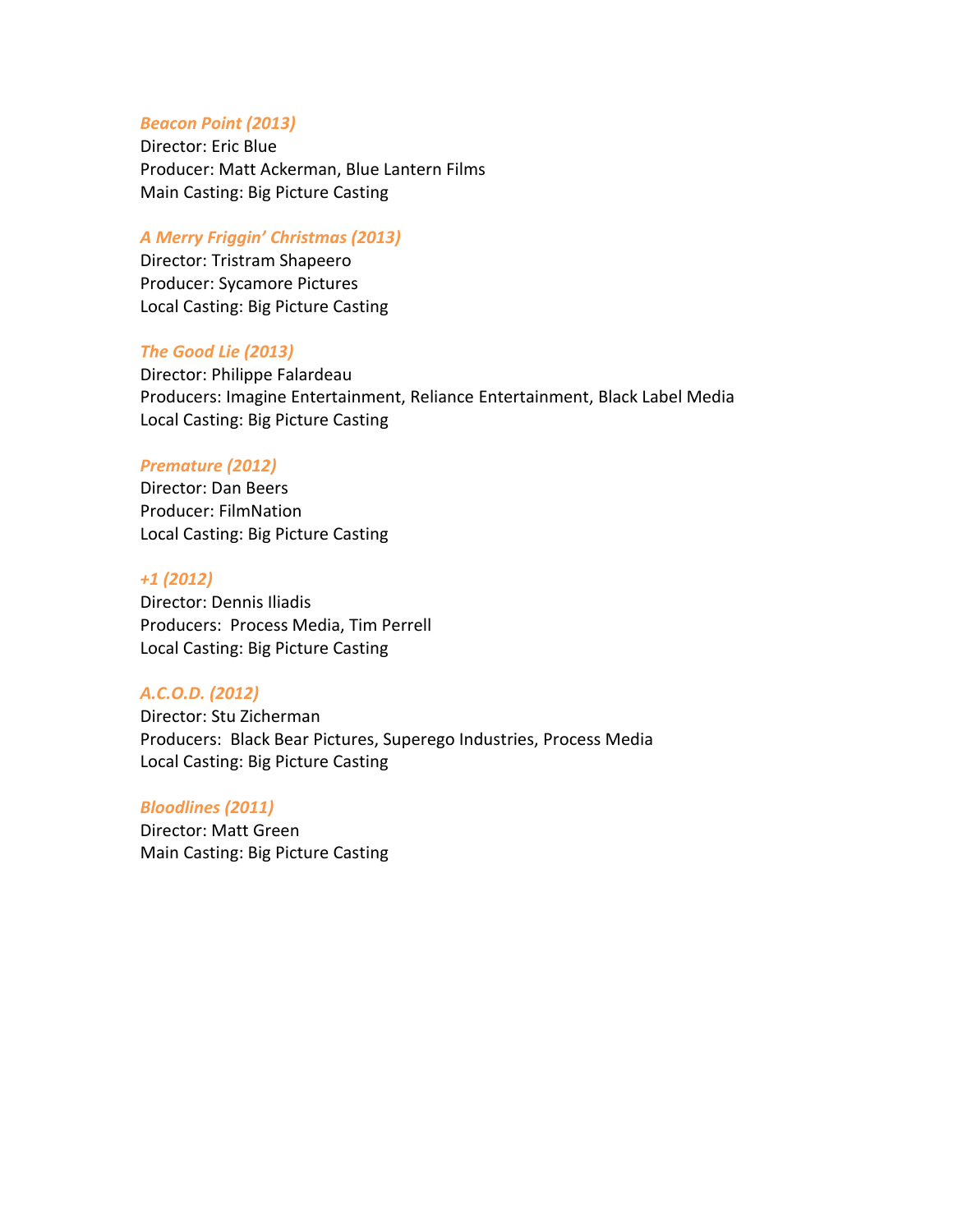# **Television/New Media**

#### *The Bud Gelliken Show (2017)* – Pilot

Writer/Producers: Chip Hall, Comedian CP, Cameron Boling Adult Swim live action

### *Tropical Cop Tales (2017)* – Pilot

Director: Jim Hosking Producers: Jim Hosking/Cameron Boling Adult Swim live action

*Your Pretty Face Is Going to Hell* – Ongoing Television Series Producers: Chris Kelly and Dave Willis, Swindy Films Seasons/Episodes: Season 2, 3, 4

*Love at the Shore (2017)* – Hallmark MOW

Director: Steven Monroe Producers: Cartel Studios - Stan Spry, Anthony Fankhauser Regional Casting: Big Picture Casting

*Cocotama (2017)* – Pilot Producers: Bento Box Entertainment

*The New Adventures of Max (2016)* – Animated Film Producers: Bento Box Entertainment

*The Pandas (2016)* – Animated Series Producers: Bento Box Entertainment Seasons/Episodes: Season 1

*RePlay (2016)* – Verizon Go90 Web Series Producers: New Form Digital and PopFilms, Ron Howard, Brian Grazer, Kathleen Grace and Alex Motlagh Seasons/Episodes: Season 1

*True Fiction (2015)* – Bravo Pilot Producers: NBC Universal Cable Productions, Brian Dannelly and Michael Urban Seasons/Episodes: Pilot

*Finding Carter (2014-2015)* – MTV Series Producers: Emily Whitsell and Alex Motlagh Seasons/Episodes: Seasons 1 and 2 (Local Casting: Atlanta)